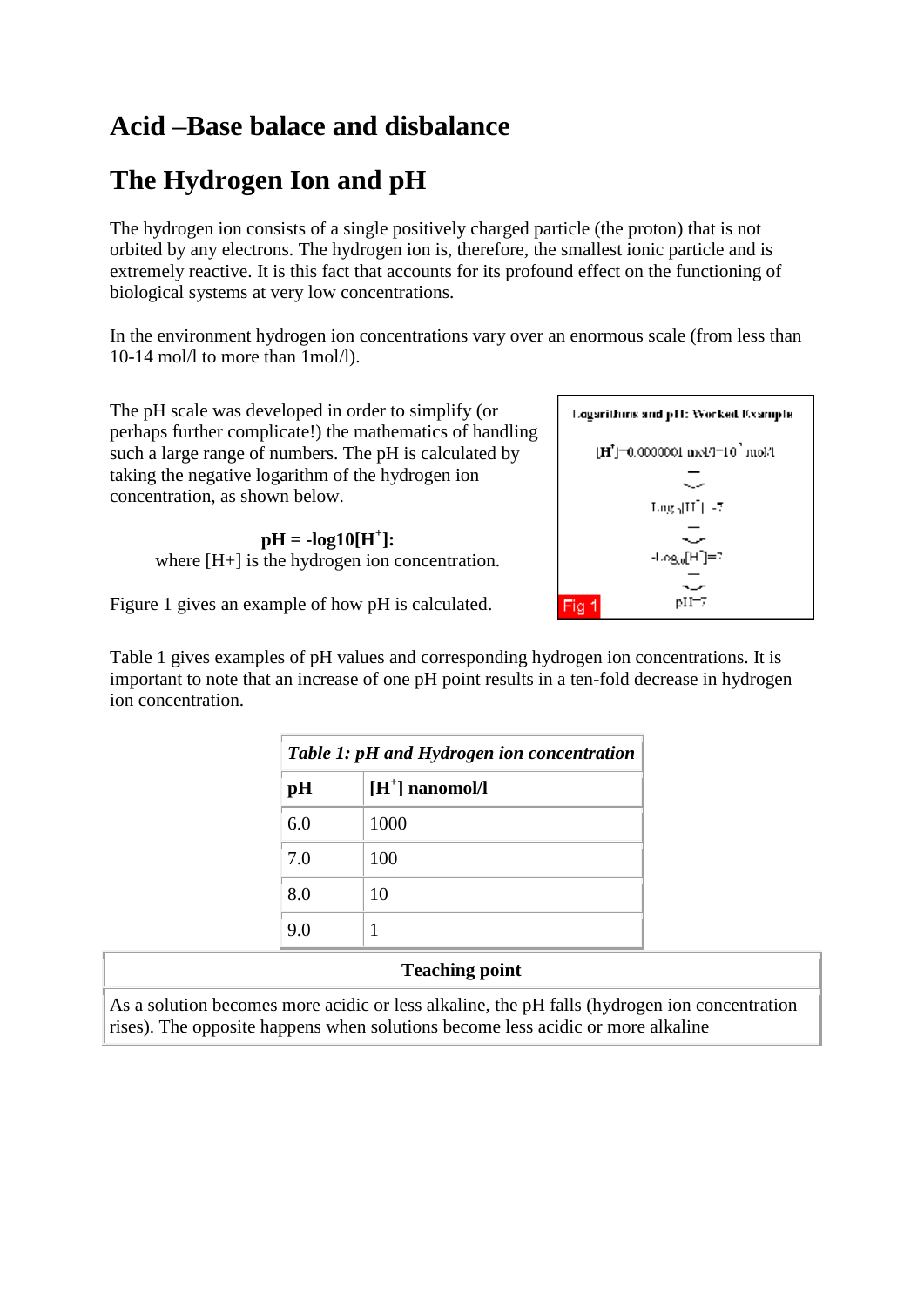### **Acids, Bases and Buffers**



**Buffers**: A buffer is a compound that limits the change in hydrogen ion concentration (and so pH) when hydrogen ions are added or removed from the solution. It may be useful to think of the buffer as being like a sponge. When hydrogen ions are in excess, the sponge mops up the extra ions. When in short supply the sponge can be squeezed out to release more hydrogen ions!

All buffers are in fact weak acids or bases. Figure 3 shows how as hydrogen ions are added to a buffer solution they combine with A - (the conjugate base) and the reaction is pushed to the left. This creates more HA whilst removing the excess  $H^+$  from the solution. Similarly, as hydrogen ions are removed from solution by addition of a strong base the reaction moves to the right restoring the hydrogen ion concentration and reducing the quantity of HA.

**Acids:** An acid is defined as any compound, which forms hydrogen ions in solution. For this reason acids are sometimes referred to as "proton donors". To aid understanding of these concepts consider an imaginary acid with the chemical formula HA. In the first example in Figure 2, the acid dissociates (separates) into hydrogen ions and the conjugate base when in solution.

**Bases:** A base is a compound that combines with hydrogen ions in solution. Therefore, bases can be referred to as "proton acceptors".

**Strong Acids:** A strong acid is a compound that ionizes completely in solution to form hydrogen ions and a base. Example 2 illustrates a strong acid in solution, where this dissociation is complete.

**Weak Acids and Bases:** these are compounds that are only partially ionised in solution. Example 3 shows a weak acid in solution with incomplete dissociation.

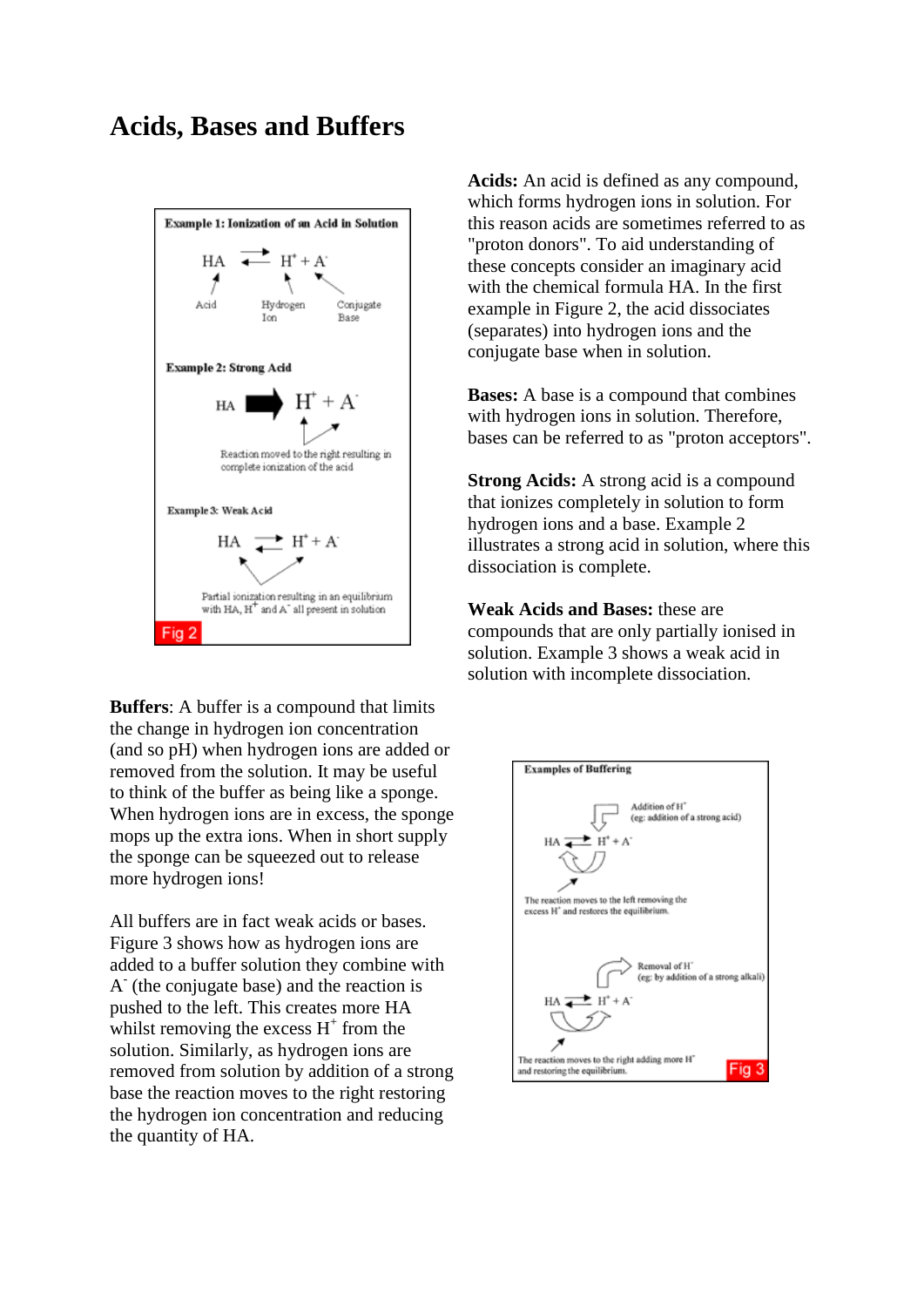

The effects of buffers can also be illustrated graphically. If a strong acid is added slowly to a buffer solution and the hydrogen ion concentration  $[H^+]$  is measured then a plot similar to the one in figure 4 will be generated. Notice that during the highlighted portion of the curve a large volume of acid is added with little change in  $[H^+]$  or pH.

As we shall see later buffers are crucial in maintaining hydrogen ions within a narrow range concentrations in the body.  $\blacksquare$ 

## **The Importance of Hydrogen Ion Concentration**

Hydrogen ion concentration has a widespread effect on the function of the body's enzyme systems. The hydrogen ion is highly reactive and will combine with bases or negatively charged ions at very low concentrations. Proteins contain many negatively charged and basic groups within their structure. Thus, a change in pH will alter the degree ionization of a protein, which may in turn affect its functioning. At more extreme hydrogen ion concentrations a protein's structure may be completely disrupted (the protein is then said to be denatured).

Enzymes function optimally over a very narrow range of hydrogen ion concentrations. For most enzymes this optimum pH is close to the physiological range for plasma  $(pH = 7.35$  to 7.45, or  $[H^+] = 35$  to 45nmol/l). Figure 5 shows a typical graph obtained when enzyme activity is plotted against pH. Notice that the curve is a narrow bell shape centred around physiological pH.



Although most enzymes function optimally around physiological pH it should be noted that a few enzymes function best at a much higher hydrogen ion concentration (ie: at a lower pH). The most notable of these enzymes is pepsin, which works best in the acid environment of the stomach - optimum pH 1.5-3 or  $[H^+] = 3-30$  million nanomol/l.

As enzymes have a huge number of functions around the body, an abnormal pH can result in disturbances in a wide range of body systems. Thus, disturbances in pH may result in abnormal respiratory and cardiac function, derangements in blood clotting and drug metabolism, to name but a few. From these few examples it is clear that the anaesthetist should strive to ensure that hydrogen ion concentration is maintained within the normal range.  $\blacksquare$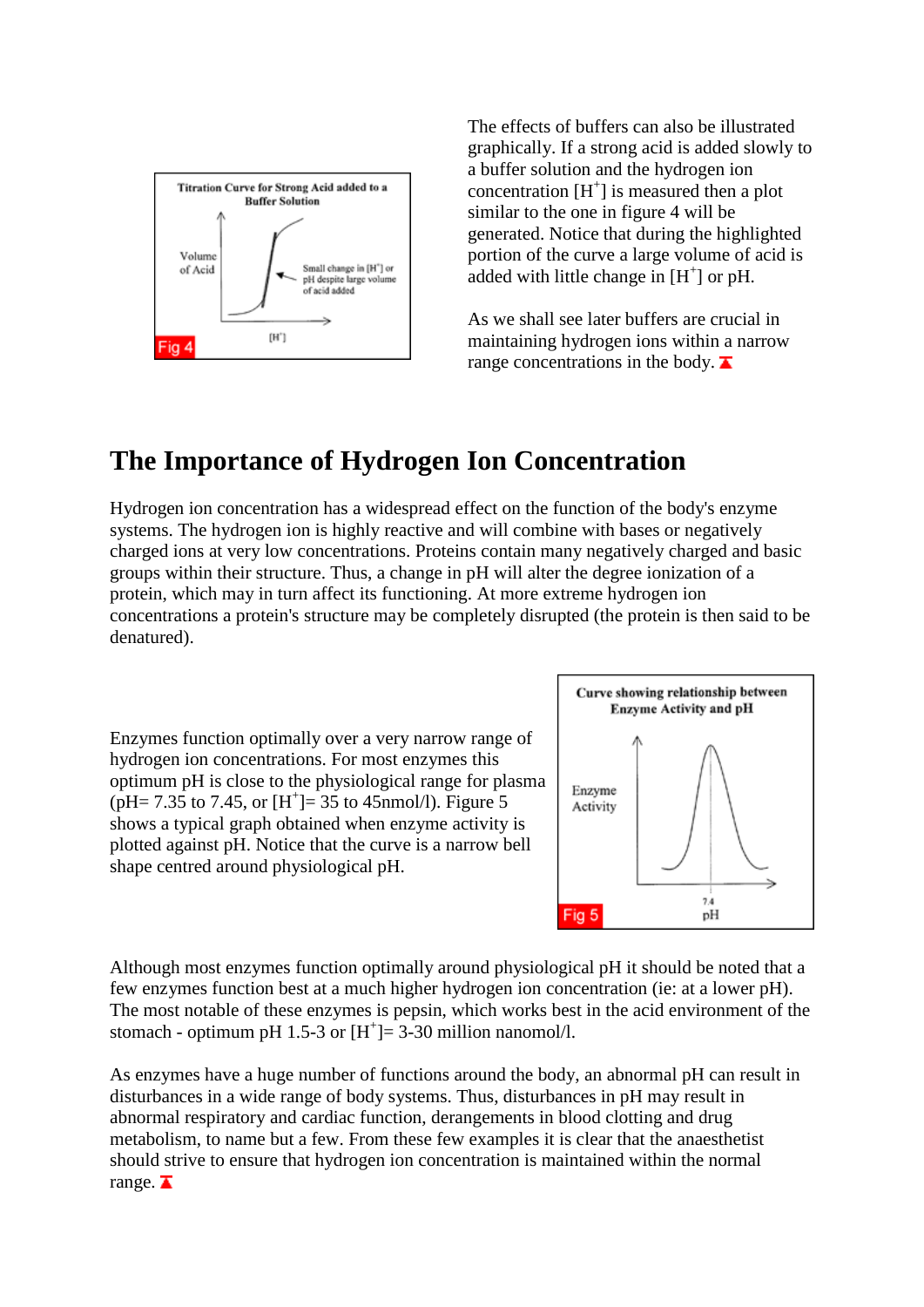## **Production of Hydrogen Ions**

The processes of metabolism generate hydrogen ions. Small amounts (40-80mmol/24h) are formed from the oxidation of amino acids and the anaerobic metabolism of glucose to lactic and pyruvic acid. Far more acid is produced as a result of carbon dioxide (CO2) release from oxidative (aerobic) metabolism - 15,000mmol/24h (15x103 mmol/24h). Although CO<sup>2</sup> does not contain hydrogen ions it rapidly reacts with water to form carbonic acid  $(H_2CO_3)$ , which further dissociates into hydrogen and bicarbonate ions (HCO<sub>3</sub>). This reaction is shown below:

```
CO_2 + H_20 \leq H_2CO_3 \Rightarrow HCO_3 + H^+
```
This reaction occurs throughout the body and in certain circumstances is speeded up by the enzyme carbonic anhydrase. Carbonic acid is a weak acid and with bicarbonate, its conjugate base, forms the most important buffering system in the body.

Acids or bases may also be ingested, however, it is uncommon for these to make a significant contribution to the body's hydrogen ion concentration, other than in deliberate overdose.  $\blacksquare$ 

# **Control of Hydrogen Ion Concentration**

With hydrogen ion concentration being so critical to enzyme function, the body has sophisticated mechanisms for ensuring pH remains in the normal range. Three systems are involved: blood and tissue buffering, excretion of CO<sup>2</sup> by the lungs and the renal excretion of  $H^+$  and regeneration of HCO<sub>3</sub>.

### **1. Buffers**

As we have seen, buffers are able to limit changes in hydrogen ion concentration. This prevents the large quantities of hydrogen ions produced by metabolism resulting in dangerous changes in blood or tissue pH.

### **a) Bicarbonate**

This is the most important buffer system in the body. Although bicarbonate is not an efficient buffer at physiological pH its efficiency is improved because  $CO<sub>2</sub>$  is removed by the lungs and bicarbonate regenerated by the kidney. There are other buffers that act in a similar way to bicarbonate, for example: hydrogen phosphate  $(HPO<sub>3</sub><sup>2</sup>)$ , however, these are present in smaller concentrations in tissues and plasma.

### **b) Proteins**

As mentioned earlier many proteins, and notably albumin, contain weak acidic and basic groups within their structure. Therefore, plasma and other proteins form important buffering systems. Intracellular proteins limit pH changes within cells, whilst the protein matrix of bone can buffer large amounts of hydrogen ions in patients with chronic acidosis.

### **c) Haemoglobin**

Haemoglobin (Hb) is not only important in the carriage of oxygen to the tissues but also in the transport of CO<sup>2</sup> and in buffering hydrogen ions *(The physiology of oxygen delivery, Update in anaesthesia 1999; 10:8-14).*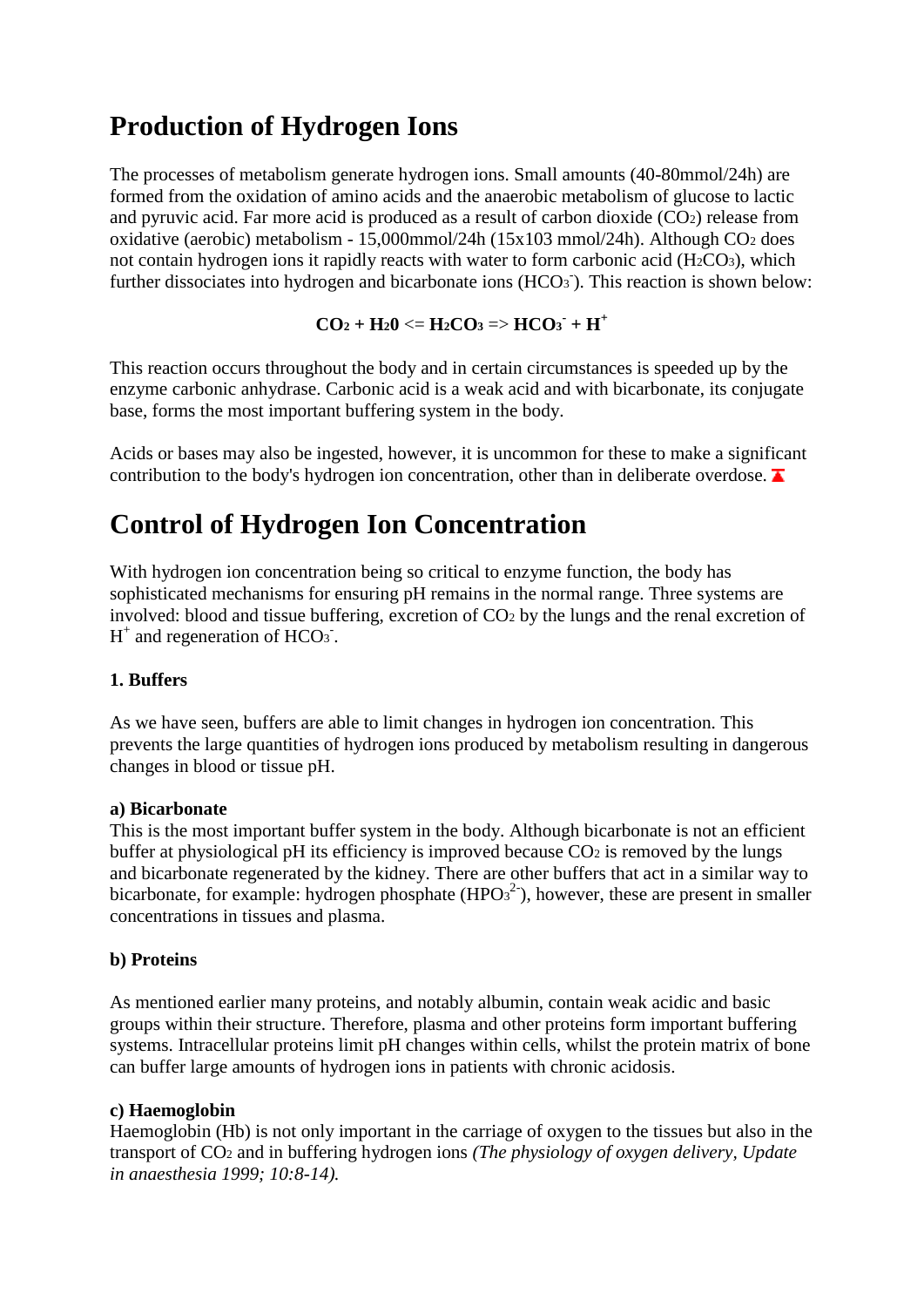Haemoglobin binds both  $CO<sub>2</sub>$  and  $H<sup>+</sup>$  and so is a powerful buffer. Deoxygenated haemoglobin has the strongest affinity for both  $CO<sub>2</sub>$  and  $H<sup>+</sup>$ ; thus, its buffering effect is strongest in the tissues. Little  $CO<sub>2</sub>$  is produced in red cells and so the  $CO<sub>2</sub>$  produced by the tissues passes easily into the cell down a concentration gradient. Carbon dioxide then either combines directly with haemoglobin or combines with water to form carbonic acid. The CO2 that binds directly with haemoglobin combines reversibly with terminal amine groups on the haemoglobin molecule to form carbaminohaemoglobin. In the lungs the  $CO<sub>2</sub>$  is released and passes down its concentration gradient into the alveoli.

The buffering of hydrogen ions formed from carbonic acid is more complicated. The chain of events that occurs within the red cell is most easily understood by referring to figure 6.

In the tissues, dissolved CO<sup>2</sup> passes into the red blood cell down its concentration gradient where it combines with water to form carbonic acid. This reaction is catalysed by the enzyme carbonic anhydrase. Carbonic acid then dissociates into bicarbonate and hydrogen ions. The hydrogen ions bind to reduced haemoglobin to form HHb. Bicarbonate ions (HCO<sub>3</sub><sup>)</sup> generated by this process pass back into the plasma in exchange for chloride ions (CI). This ensures that there is no net loss or gain of negative ions by the red cell. In the lungs this process is reversed and hydrogen ions bound to haemoglobin recombine with bicarbonate to form CO<sup>2</sup> which passes into the alveoli. In addition, reduced Hb is reformed to return to the tissues.



### **2. Carbon Dioxide Elimination**

As mentioned earlier CO<sub>2</sub> is responsible for the majority of hydrogen ions produced by metabolism. Therefore, the respiratory system forms the single most important organ system involved in the control of hydrogen ions. From respiratory physiology it should be remembered that the arterial partial pressure of CO<sup>2</sup> (PaCO2) is inversely proportional to alveolar ventilation (ie: if alveolar ventilation falls the PaCO<sub>2</sub> rises). Therefore, relatively small changes in ventilation can have a profound effect on hydrogen ion concentration and pH. An acute rise in PCO<sup>2</sup> of 1Kilopascal (kPa) results in a 5.5nmol/l rise in the hydrogen ion concentration (resulting in a fall in plasma pH from 7.4 to 7.34).

The importance of PaCO<sub>2</sub> and hydrogen ion concentration is underlined by the fact that the control of ventilation is brought about by the effect of  $CO<sub>2</sub>$  on cerebrospinal fluid (CSF) pH. The detail of the control of breathing and elimination of  $CO<sub>2</sub>$  are beyond the remit of article but have been discussed in a previous issue of update (Update in anaesthesia 1999; 10:8-14)

#### **3. Renal Handling of Bicarbonate and Hydrogen Ions**

The kidneys not only secrete hydrogen ions but they also regenerate bicarbonate ions. The renal handling of electrolytes also influences acid base balance. All aspects of renal involvement in acid base balance are interlinked, but for clarity are dealt with separately below.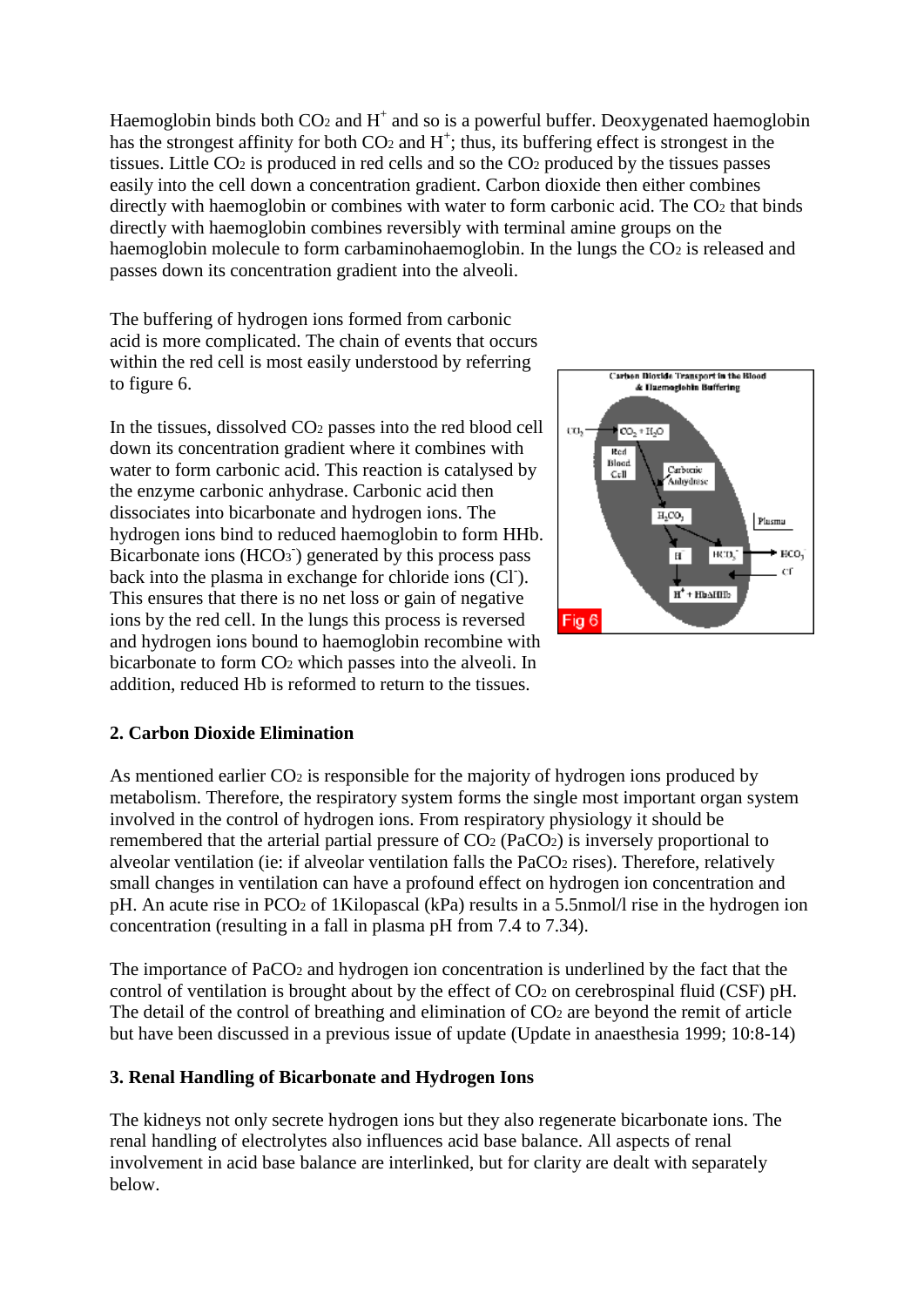#### **a) Regeneration of Bicarbonate:**

Bicarbonate ions are freely filtered by the glomerulus. The concentration of bicarbonate in the tubular fluid is equivalent to that of plasma. If bicarbonate were not reabsorbed the buffering capacity of the blood would rapidly be depleted.

The process of reabsorption of bicarbonate occurs mostly in the proximal convoluted tubule and is summarised in figure 7.



Filtered bicarbonate combines with secreted hydrogen ions forming carbonic acid. Carbonic acid then dissociates to form CO<sup>2</sup> and water. This reaction is catalysed by carbonic anhydrase, which is present in the brush border of the renal tubular cells. This CO<sup>2</sup> readily crosses into the tubular cell down a concentration gradient.

Inside the cell the CO<sup>2</sup> recombines with water, again under the influence of carbonic anhydrase, to form carbonic acid. The carbonic acid further dissociates to bicarbonate and hydrogen ions. The bicarbonate passes back into the blood stream whilst the  $H^+$  passes back into the tubular fluid in exchange for sodium. In this way, virtually all the filtered bicarbonate is reabsorbed in the healthy individual.

#### **b) Excretion of Hydrogen Ions**

Hydrogen ions are actively secreted in the proximal and distal tubules, but the maximum urinary  $[H^+]$  is around 0.025mmol/l (pH 4.6). Therefore, in order to excrete the 30-40mmol of H<sup>+</sup> required per day, a urine volume of 1200 litres would have to be produced. However, buffering of hydrogen ions also occurs in the urine. This allows the excretion of these large quantities of  $H^+$  without requiring such huge urine volumes. Hydrogen ion secretion occurs against a steep concentration gradient, 40nmol/l in plasma against up to 25000nmol/l  $(25x10<sup>3</sup>$ nmol $/1)$  in urine. Therefore, hydrogen ion secretion is an active process and requires energy in the form of ATP.

The predominant buffers in the urine are phosphate ( $HPO<sub>4</sub><sup>2</sup>$ ) and ammonia (NH<sub>3</sub>). Phosphate is freely filtered by the glomerulus and passes down the tubule where it combines with  $H^+$  to form H<sub>2</sub>PO<sub>4</sub>. Hydrogen ions are secreted in exchange for sodium ions; the energy for this exchange comes from the sodium-potassium ATPase that maintains the concentration gradient for sodium. These events are summarised in figure 8.

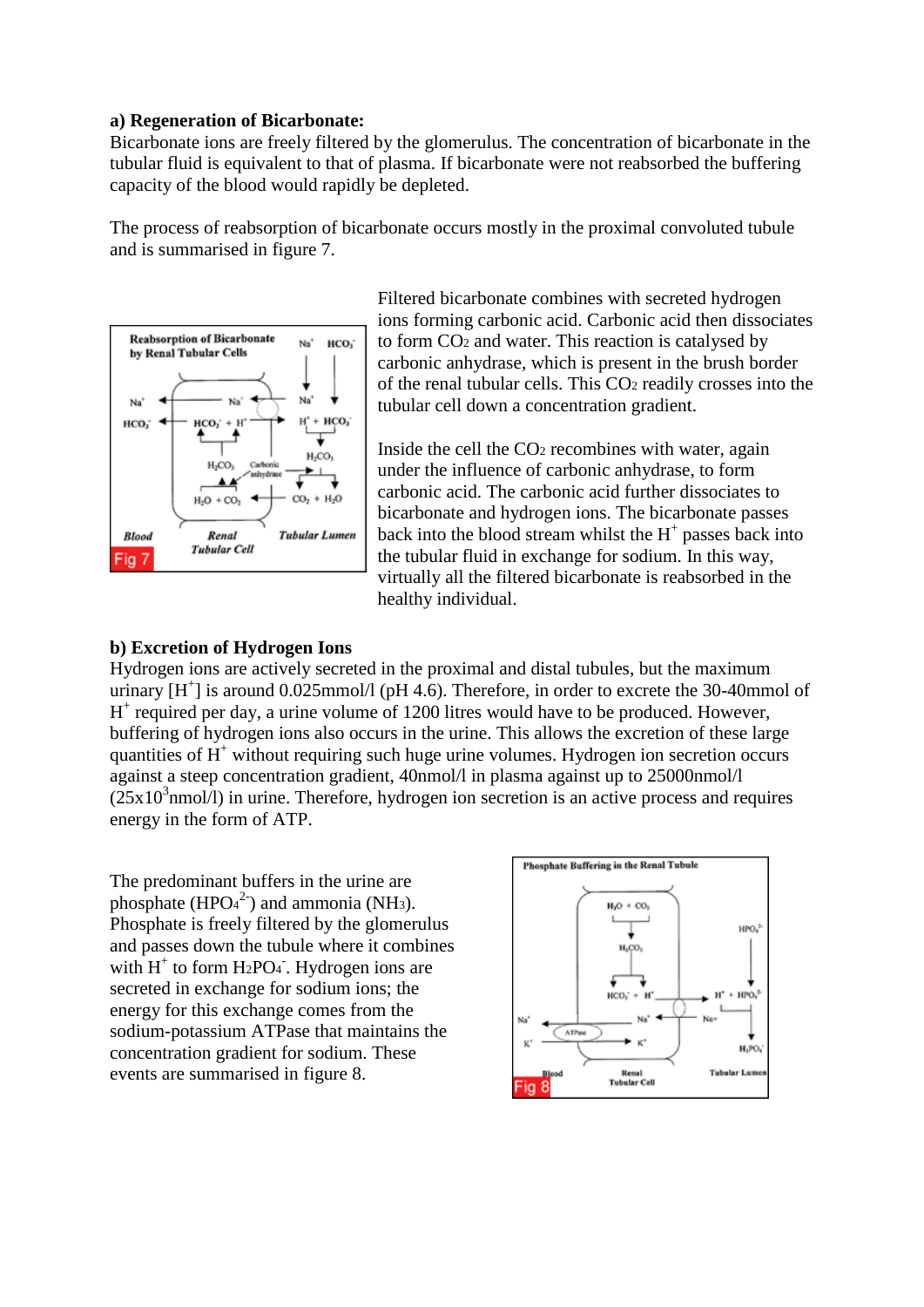

Ammonia is produced in renal tubular cells by the action of the enzyme glutaminase on the amino acid glutamine. This enzyme functions optimally at a lower (more acidic) than normal pH. Therefore, more ammonia is produced during acidosis improving the buffering capacity of the urine. Ammonia is unionised and so rapidly crosses into the renal tubule down its concentration gradient. The ammonia combines with  $H^+$  to form the ammonium ion, which being ionised does not pass back into the tubular cell. The ammonium ion is therefore lost in the urine, along with the hydrogen ion it contains. See figure 9 below.

#### **c) Electrolytes**

**Sodium/Potassium:** sodium reabsorption and hydrogen ion excretion are interlinked. Sodium reabsorption is controlled by the action of aldosterone on ion exchange proteins in the distal tubule. These ion exchange proteins exchange sodium for hydrogen or potassium ions. Thus, changes in aldosterone secretion may result in altered acid secretion.

**Chloride:** The number of positive and negative ions in the plasma must balance at all times. Aside from the plasma proteins, bicarbonate and chloride are the two most abundant negative ions (anions) in the plasma. In order to maintain electrical neutrality any change in chloride must be accompanied by the opposite change in bicarbonate concentration. Therefore, the chloride concentation may influence acid base balance.  $\blacksquare$ 

## **Disorders of Hydrogen Ion Homeostasis**

Disturbance of the body's acid base balance results in the plasma containing either too many hydrogen ions (acidaemia) or too few hydrogen ions (alkalaemia). In other words, the pH is too low in acidaemia (less than 7.35) whilst in alkalaemia the pH is too high (more than 7.45). These disturbances may be due to respiratory causes (ie: changes in PaCO<sub>2</sub>) or nonrespiratory (metabolic) causes. When the cause of the acid base disturbance has been discovered, the words acidosis or alkalosis may be used in conjunction with the physiological cause of the disturbance (ie: respiratory acidosis, metabolic alkalosis etc). These are discussed in more detail below.  $\overline{\blacktriangle}$ 

### **Respiratory Acidosis**

This results when the PaCO<sub>2</sub> is above the upper limit of normal,  $>6kPa$  (45mmHg). The relationship between hydrogen ion concentration and CO<sup>2</sup> was discussed earlier (Production of Hydrogen Ions). Respiratory acidosis is most commonly due to decreased alveolar ventilation causing decreased excretion of CO2. Less commonly it is due to excessive production of CO<sup>2</sup> by aerobic metabolism.

a) Inadequate CO<sup>2</sup> Excretion: the causes of decreased alveolar ventilation are numerous, they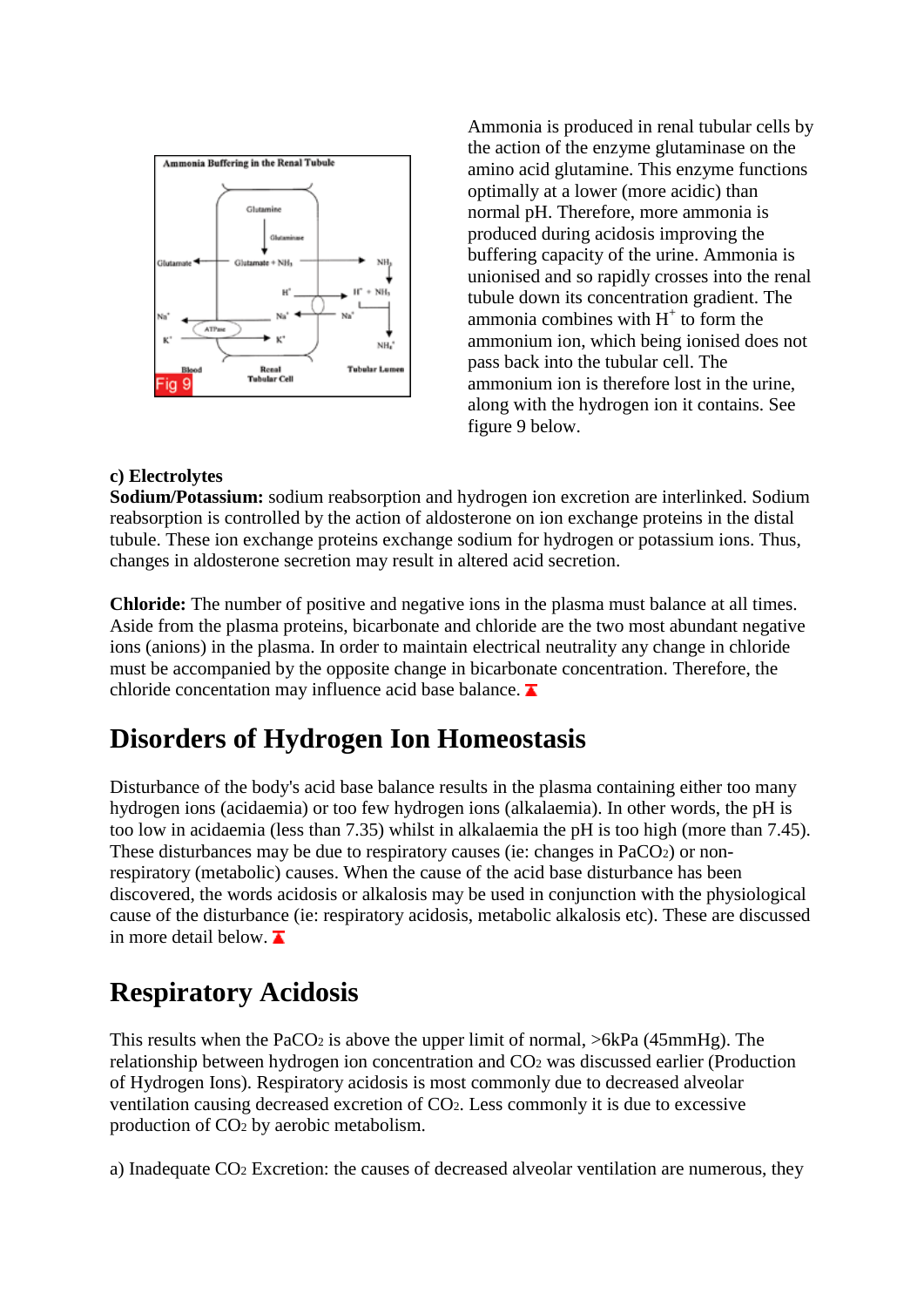are summarised in Fig 10. Many of the causes of decreased alveolar ventilation are of interest to theanaesthetist and many are under our control.

b) Excess CO<sup>2</sup> Production: respiratory acidosis is rarely caused by excess production of CO2. This may occur in syndromes such as malignant hyperpyrexia, though a metabolic acidosis usually predominates. More commonly, modest overproduction of  $CO<sub>2</sub>$  in the face of moderately depressed ventilation may result in acidosis. For example, in patients with severe lung disease a pyrexia or high carbohydrate diet may result in respiratory acidosis.  $\blacksquare$ 

# **Respiratory Alkalosis**

Results from the excessive excretion of CO2, and occurs when the PaCO<sup>2</sup> is less than 4.5kPa (34mmHg). This is commonly seen in hyperventilation due to anxiety states. In more serious disease states, such as severe asthma or moderate pulmonary embolism, respiratory alkalosis may occur. Here hypoxia, due to ventilation perfusion (V/Q) abnormalities, causes hyperventilation (in the spontaneously breathing patient). As V/Q abnormalities have little effect on the excretion of CO<sup>2</sup> the patients tend to have a low arterial partial pressure of oxygen (PaO<sub>2</sub>) and low PaCO<sub>2</sub>.

# **Metabolic Acidosis**

May result from either an excess of acid or reduced buffering capacity due to a low concentration of bicarbonate. Excess acid may occur due increased production of organic acids or, more rarely, ingestion of acidic compounds.

**a) Excess H<sup>+</sup> Production:** this is perhaps the commonest cause of metabolic acidosis and results from the excessive production of organic acids (usually lactic or pyruvic acid) as a result of anaerobic metabolism. This may result from local or global tissue hypoxia. Tissue hypoxia may occur in the following situations:

- Reduced arterial oxygen content: for example anaemia or reduced PaO2.
- Hypoperfusion: this may be local or global. Any cause of reduced cardiac output may result in metabolic acidosis (eg: hypovolaemia, cardiogenic shock etc). Similarly, local hypoperfusion in conditions such as ischaemic bowel or an ischaemic limb may cause acidosis.
- Reduced ability to use oxygen as a substrate. In conditions such as severe sepsis and cyanide poisoning anaerobic metabolism occurs as a result of mitochondrial dysfunction.

Another form of metabolic acidosis is diabetic ketoacidosis. Cells are unable to use glucose to produce energy due to the lack of insulin. Fats form the major source of energy and result in the production of ketone bodies (aceto- acetate and 3-hydroxybutyrate) from acetyl coenzyme A. Hydrogen ions are released during the production of ketones resulting in the metabolic acidosis often observed.

**b) Ingestion of Acids:** this is an uncommon cause of metabolic acidosis and is usually the result of poisoning with agents such as ethylene glycol (antifreeze) or ammonium chloride.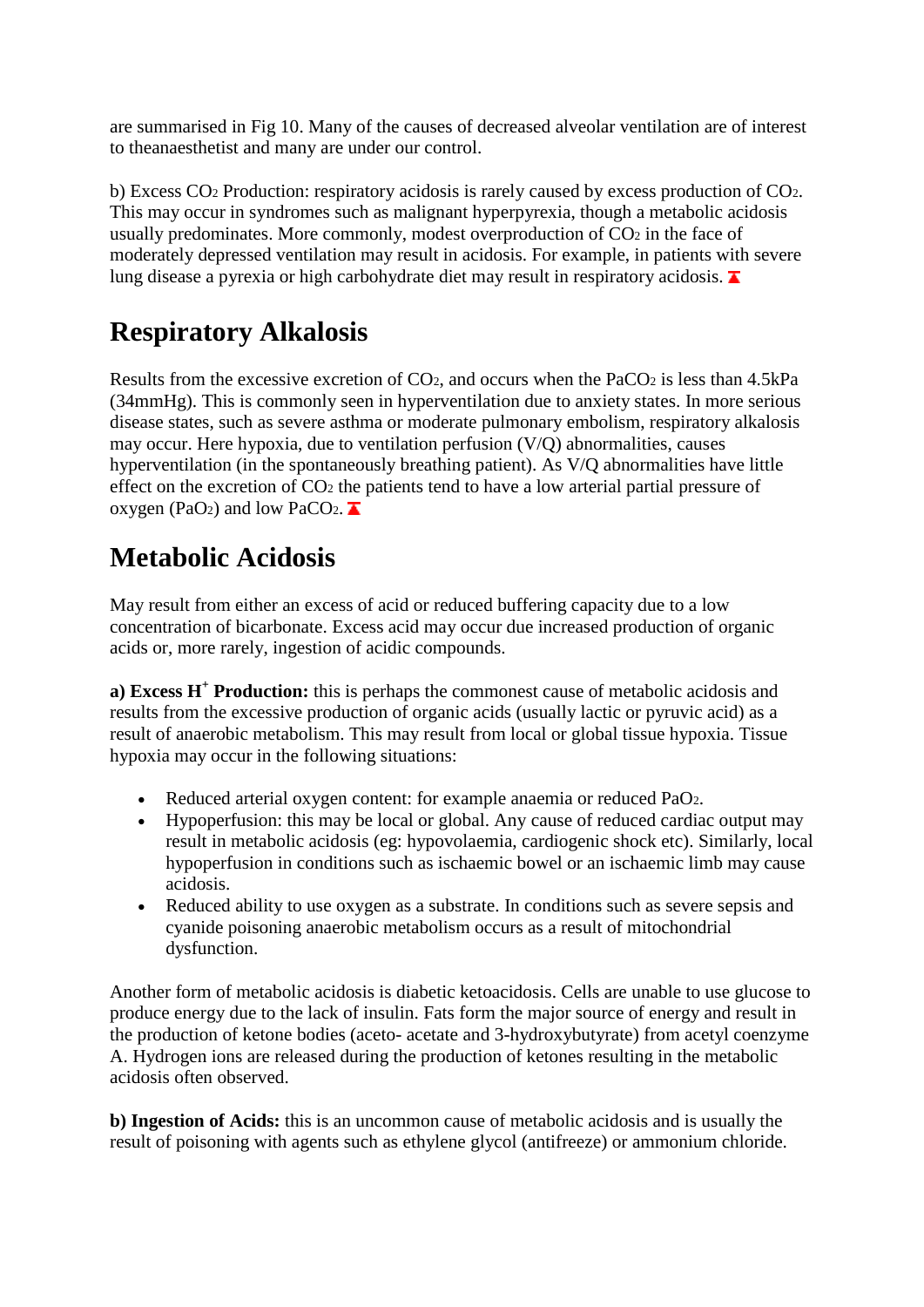**c) Inadequate Excretion of <sup>+</sup> :** this results from renal tubular dysfunction and usually occurs in conjunction with inadequate reabsorption of bicarbonate. Any form of renal failure may result in metabolic acidosis. There are also specific disorders of renal hydrogen ion excretion known as the renal tubular acidoses.

Some endocrine disturbance may also result in inadequate  $H^+$  excretion e.g. hypoaldosteronism. Aldosterone regulates sodium reabsorption in the distal renal tubule. As sodium reabsorption and  $H^+$  excretion are linked, a lack of aldosterone (eg: Addison's disease) tends to result in reduced sodium reabsorption and, therefore, reduced ability to excrete  $H^+$ into the tubule resulting in reduced  $H^+$  loss. The potassium sparing diuretics may have a similar effect as they act as aldostrone antagonists.

**d) Excessive Loss of Bicarbonate:** gastro- intestinal secretions are high in sodium bicarbonate. The loss of small bowel contents or excessive diarrhoea results in the loss of large amounts of bicarbonate resulting in metabolic acidosis. This may be seen in such conditions as Cholera or Crohn's disease.

Acetazolamide, a carbonic anhydrase inhibitor, used in the treatment of acute mountain sickness and glaucoma, may cause excessive urinary bicarbonate losses. Inhibition of carbonic anhydrase slows the conversion of carbonic acid to CO<sup>2</sup> and water in the renal tubule. Thus, more carbonic acid is lost in the urine and bicarbonate is not reabsorbed. The importance of carbonic anhydrase in the reabsorption of bicarbonate was illustrated in Figure  $7.$ 

## **Metabolic Alkalosis**

May result from the excessive loss of hydrogen ions, the excessive reabsorption of bicarbonate or the ingestion of alkalis.

**a) Excess H<sup>+</sup> loss:** gastric secretions contain large quantities of hydrogen ions. Loss of gastric secretions, therefore, results in a metabolic alkalosis. This occurs in prolonged vomiting for example, pyloric stenosis or anorexia nervosa.

**b) Excessive Reabsorption of Bicarbonate:** as discussed earlier bicarbonate and chloride concentrations are linked. If chloride concentration falls or chloride losses are excessive then bicarbonate will be reabsorbed to maintain electrical neutrality. Chloride may be lost from the gastro-intestinal tract, therefore, in prolonged vomiting it is not only the loss of hydrogen ions that results in the alkalosis but also chloride losses resulting bicarbonate reabsorption. Chloride losses may also occur in the kidney usually as a result of diuretic drugs. The thiazide and loop diuretics a common cause of a metabolic alkalosis. These drugs cause increased loss of chloride in the urine resulting in excessive bicarbonate reabsorption.

**c) Ingestion of Alkalis:** alkaline antacids when taken in excess may result in mild metabolic alkalosis. This is an uncommon cause of metabolic alkalosis.  $\blacktriangleright$ 

# **Compensation**

From earlier in the article it should be clear that the systems controlling acid base balance are interlinked. As explained earlier, maintenance of pH as near normal is vital, therefore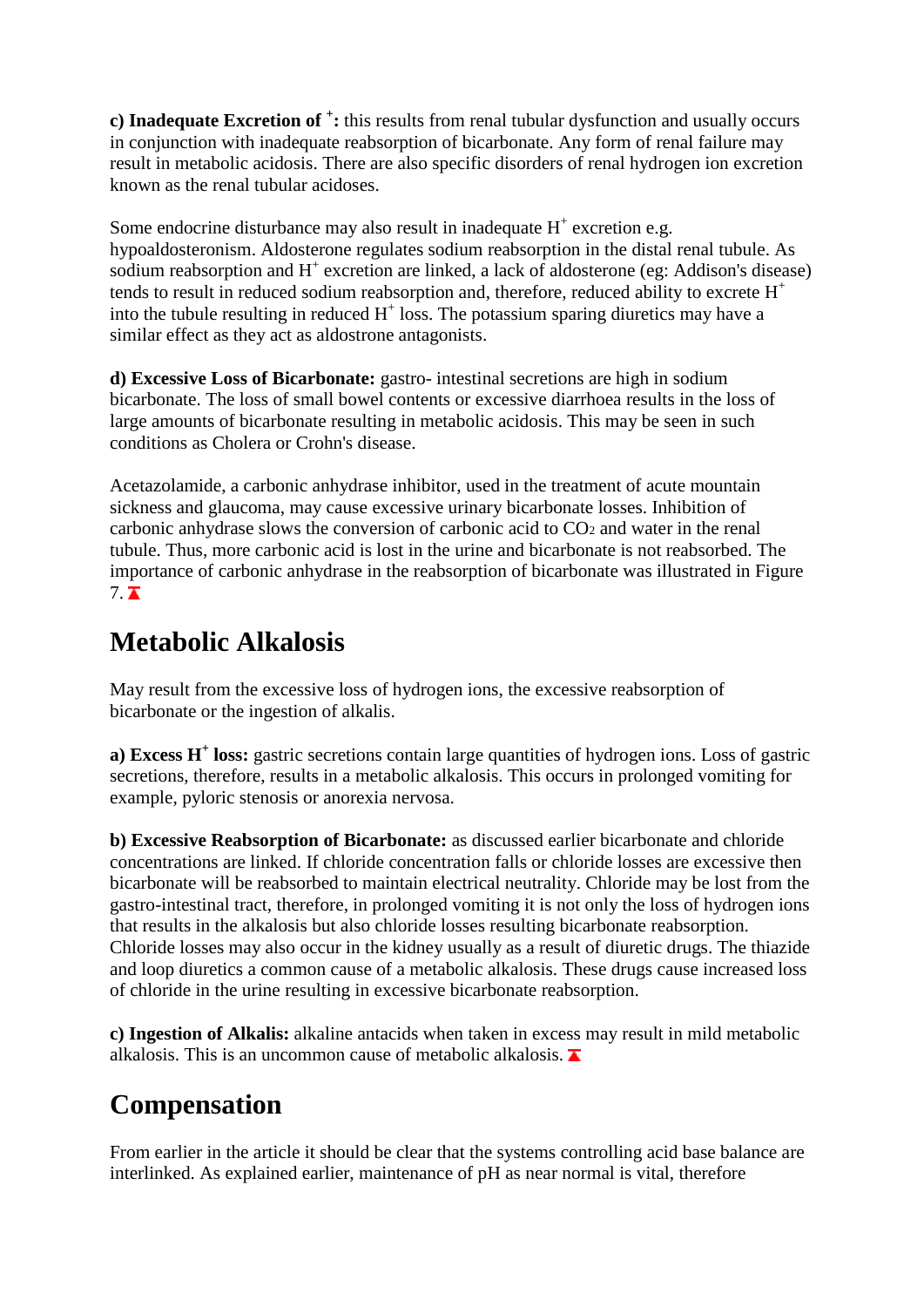dysfunction in one system will result in compensatory changes in the others. The three mechanisms for compensation mentioned earlier occur at different speeds and remain effective for different periods.

- Rapid chemical buffering: this occurs almost instantly but buffers are rapidly exhausted, requiring the elimination of hydrogen ions to remain effective.
- Respiratory compensation: the respiratory centre in the brainstem responds rapidly to changes in CSF pH. Thus, a change in plasma pH or PaCO<sup>2</sup> results in a change in ventilation within minutes.
- Renal compensation: the kidneys respond to disturbances in acid base balance by altering the amount of bicarbonate reabsorbed and hydrogen ions excreted. However, it may take up to 2 days for bicarbonate concentration to reach a new equilibrium.

These compensatory mechanisms are efficient and often return the plasma pH to near normal. However, it is uncommon for complete compensation to occur and over compensation does not occur.  $\overline{\blacktriangle}$ 

# **Interpretation of Acid Base Disturbances in Blood Gas Results**

Blood gas analysis is available in the vast majority of acute hospitals in the developed world. Increasingly blood gas machines are available for use in developing countries. In order to obtain meaningful results from any test it is important that they are interpreted in the light of the patient's condition. This requires knowledge of the patient's history and examination findings.

The simplest blood gas machines measure the pH, PCO<sub>2</sub> and PO<sub>2</sub> of the sample. More complicated machines will also measure electrolytes and haemoglobin concentration. Most blood gas machines also give a reading for the base excess and/or standard bicarbonate. These values are used to assess the metabolic component of an acid base disturbance and are calculated from the measured values outlined above. They are of particular use when the cause of the acid base disturbance has both metabolic and respiratory components.

- **The Base Excess:** is defined as **the amount of acid (in mmol) required to restore 1 litre of blood to its normal pH, at a PCO<sup>2</sup> of 5.3kPa (40mmHg).** During the calculation any change in  $pH$  due to the  $PCO<sub>2</sub>$  of the sample is eliminated, therefore, the base excess reflects only the metabolic component of any disturbance of acid base balance. If there is a metabolic alkalosis then acid would have to be added to return the blood pH to normal, therefore, the base excess will be positive. However, if there is a metabolic acidosis, acid would need to be subtracted to return blood pH to normal, therefore, the base excess is negative.
- **The Standard Bicarbonate:** this is similar to the base excess. It is defined as **the calculated bicarbonate concentration of the sample corrected to a PCO<sup>2</sup> of 5.3kPa (40mmHg).** Again abnormal values for the standard bicarbonate are only due the metabolic component of an acid base disturbance. A raised standard bicarbonate concentration indicates a metabolic alkalosis whilst a low value indicates a metabolic acidosis.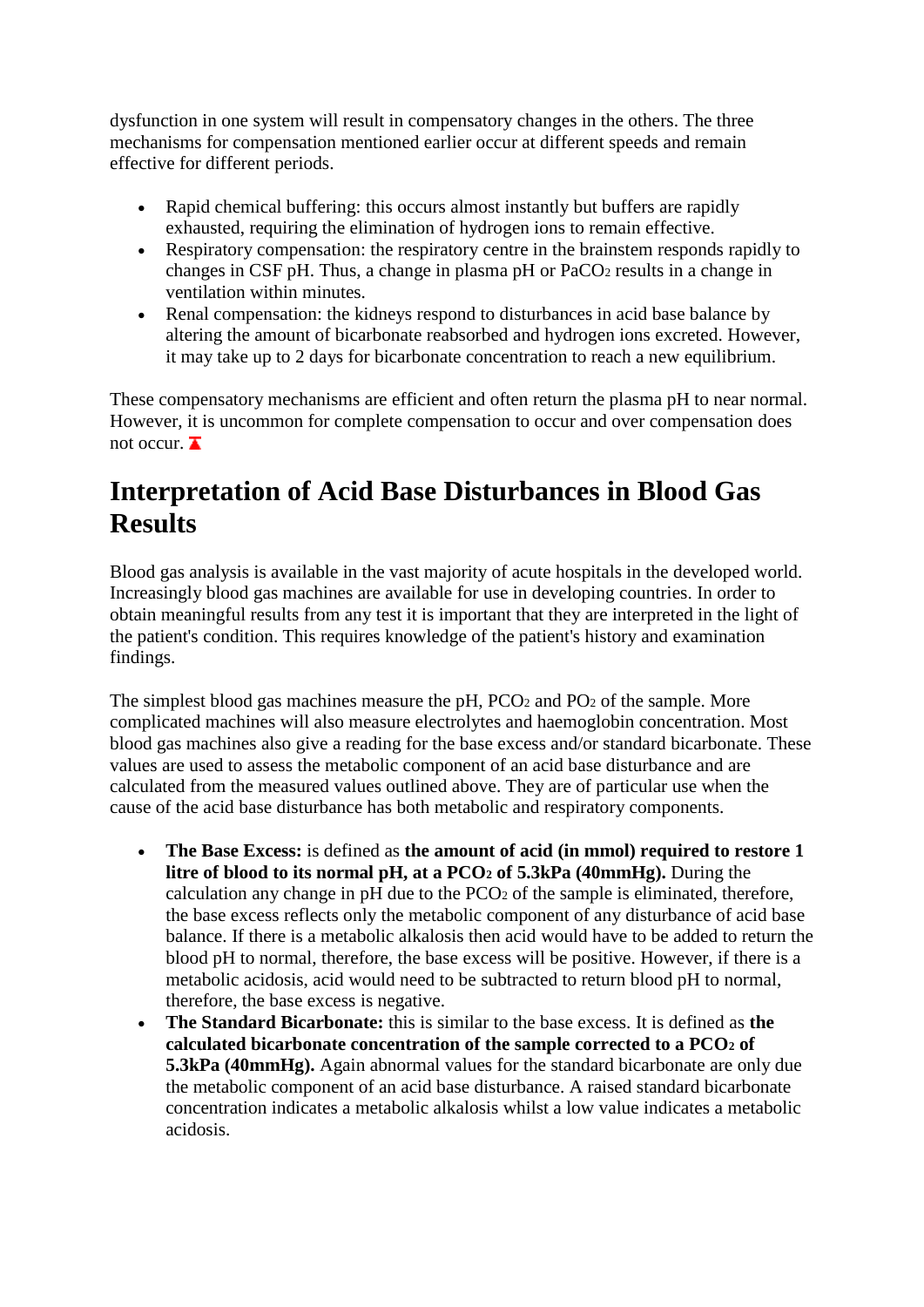The flow chart on the next page indicates how to approach the interpretation of acid base disturbances. First examine the pH; as discussed earlier a high pH indicates alkalaemia, whilst a low pH acidaemia. Next look at the PCO<sup>2</sup> and decide whether it accounts for the change in pH. If the PCO<sup>2</sup> does account for the pH then the disturbance is a primary respiratory acid base disturbance. Now look at the base excess or standard bicarbonate) to assess any metabolic component of the disturbance. Finally, one needs to decide if any compensation for the acid base disturbance has happened. Compensation has occurred if there is a change in the PCO<sub>2</sub> or base excess in the opposite direction from that which would be expected from the pH. For example in respiratory compensation for a metabolic acidosis the PCO<sup>2</sup> will be low. A low PCO<sup>2</sup> alone causes an alkalaemia (high pH). The body is therefore using this mechanism to try to bring the low pH caused by the metabolic acidosis back towards normal.

By now the complexity of acid base disturbance should be clear!! As in many complex concepts examples may clarify matters. In the following examples work through the flow charts to interpret the data.

**Example 1:** A 70 year old man is admitted to the intensive car unit with acute pancreatitis. He is hypotensive, hypoxic and in acute renal failure. He has a respiratory rate of 50 breaths per minute. The following blood gas results are obtained:

pH 7.1

PCO<sup>2</sup> 3.0kPa (22mmHg)

BE -21.0mmol

From the flow charts: firstly, he has a severe acidaemia ( $pH 7.1$ ). The PCO<sub>2</sub> is low, which does not account for the change in pH (a PCO<sub>2</sub> of 3.0 would tend to cause alkalaemia). Therefore, this cannot be a primary respiratory acidosis. The base excess of -21 confirms the diagnosis of a severe metabolic acidosis. The low PCO<sup>2</sup> indicates that there is a degree of respiratory compensation due to hyperventilation. These results were to be expected given the history.

**Example 2:** A 6 week old male child is admitted with a few days history of projectile vomiting. The following blood gases are obtained:

pH 7.50

PCO<sup>2</sup> 6.5kPa (48mmHg)

 $BE +11.0$ mmol

The history points to pyloric stenosis. There is an alkalaemia, which is not explained by the  $PCO<sub>2</sub>$ . The positive base excess confirms the metabolic alkalosis. The raised  $PCO<sub>2</sub>$  indicates that there is some respiratory compensation.  $\blacksquare$